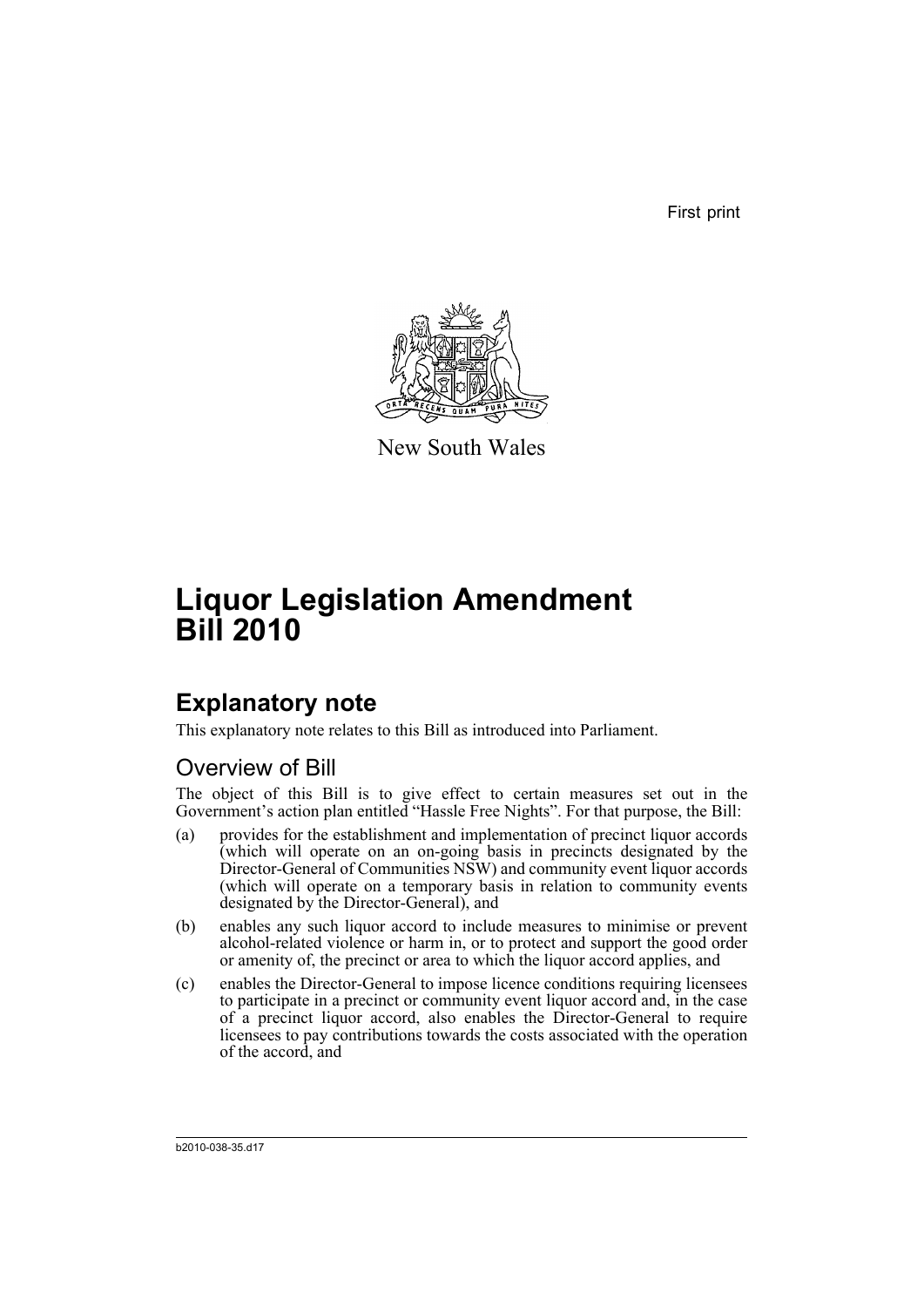Explanatory note

- (d) enables the Director-General to impose licence conditions affecting the trading hours of any licensed premises, and
- (e) extends, for a further period of 12 months, the freeze on the granting of liquor licences and various other liquor-related authorisations and development consents in relation to certain premises in central Sydney, and
- (f) enables police officers and local council employees authorised by the Commissioner of Police to confiscate alcohol from persons who are drinking in a public place (such as a public park) that is situated in the precinct or area to which a precinct or community event liquor accord applies and in which the drinking of alcohol is prohibited under the *Local Government Act 1993* by a local council, and
- (g) makes other amendments of a consequential or minor nature.

# Outline of provisions

**Clause 1** sets out the name (also called the short title) of the proposed Act.

**Clause 2** provides for the commencement of the proposed Act on the date of assent to the proposed Act.

# **Schedule 1 Amendment of Liquor Act 2007 No 90**

## **Precinct liquor accords and community event liquor accords**

**Schedule 1 [20]** provides for the approval by the Director-General of Communities NSW of precinct liquor accords and community event liquor accords. These liquor accords may contain measures to minimise or prevent alcohol-related violence or to protect or support the good order and amenity of the relevant precinct or area to which the accord applies and may involve the participation of a variety of stakeholders. The Director-General will be able to designate precincts to which a precinct liquor accord is to apply and such an accord will operate until terminated by the Director-General. A community event liquor accord will not be precinct-based but rather will apply in relation to a particular event that might require the implementation of liquor accord measures in more than one area. In either case, the Director-General will be able to require licensees in the relevant precinct or area to participate in (which includes comply with) the relevant liquor accord. The Director-General will also be able, in the case of a precinct liquor accord, to direct the licensee to contribute to the costs associated with the operation of the accord. The amendment made by **Schedule 1 [22]** provides that a direction by the Director-General to contribute to the costs of a precinct liquor accord is reviewable by the Casino, Liquor and Gaming Control Authority (*the Authority*). **Schedule 1 [23]** provides that the Authority can, on review, vary or revoke the direction only if the amount of the contribution was not determined in accordance with the relevant precinct liquor accord.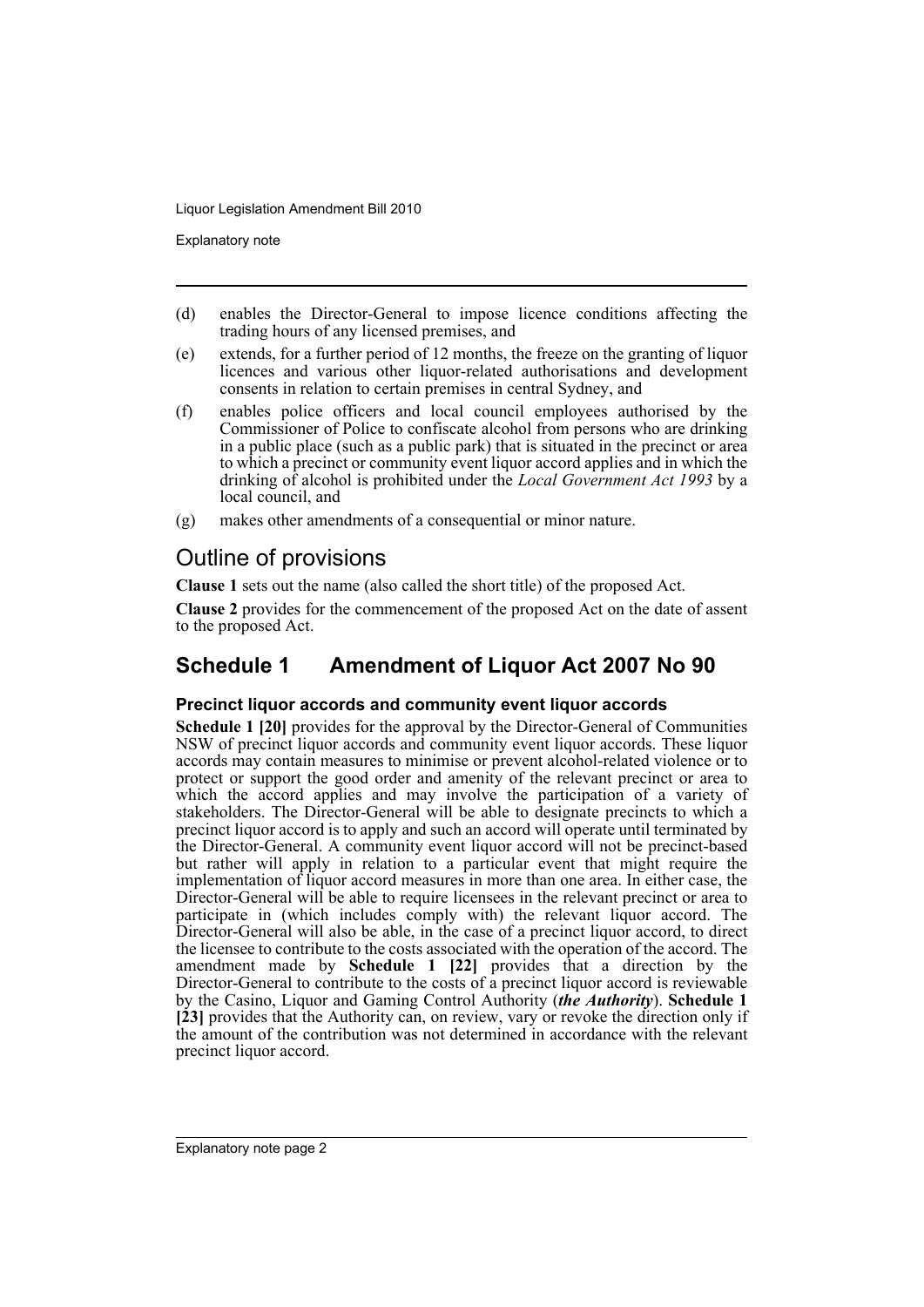Explanatory note

**Schedule 1 [1], [2], [9], [10] and [12]–[19]** are consequential on the insertion of provisions relating to precinct and community event liquor accords. In particular, certain provisions that currently apply to local liquor accords are extended to precinct and community event liquor accords.

## **Licence conditions imposed by Director-General**

**Schedule 1 [4]** enables the Director-General of Communities NSW to impose licence conditions that affect the trading hours of licensed premises (such conditions may currently be imposed by the Director-General but only as the result of a disturbance complaint).

**Schedule 1 [5]** enables the Director-General to vary or revoke licence conditions that have previously been imposed by the Authority if the condition relates to the trading hours of licensed premises or relates to licensed premises situated in the precinct or area to which a precinct or community event liquor accord applies.

**Schedule 1 [6]** makes it clear that the Director-General is not required to give a licensee the opportunity to make submissions on a proposed variation or revocation by the Director-General of a licence condition if the Director-General is making the variation or revocation on the application of the licensee.

**Schedule 1 [7], [8] and [21]** are consequential on the amendments made by **Schedule 1 [4] and [5]**.

### **Miscellaneous amendments**

**Schedule 1 [3]** extends, to 24 June 2011, the period during which the granting of liquor licences and other liquor-related authorisations (including development consents) is restricted in relation to certain premises in central Sydney.

**Schedule 1 [11]** makes it clear that the power under section 77 of the *Liquor Act 2007* to turn people out of licensed premises does not limit any other right a person may have to refuse to admit a person to, or to turn a person out of, licensed premises.

**Schedule 1 [24]** enables regulations of a savings or transitional nature to be made as a consequence of the proposed Act.

## **Schedule 2 Amendment of Local Government Act 1993 No 30**

**Schedule 2** authorises police officers and local council employees authorised by the Commissioner of Police to confiscate alcohol from persons who are drinking in a public place (such as a public park) that is situated in the precinct or area to which a precinct or community event liquor accord applies and in which the drinking of alcohol is prohibited by a local council by a notice under section 632 of the *Local Government Act 1993*. The power to confiscate alcohol from persons drinking in such places includes the power to tip out the alcohol from the thing in which the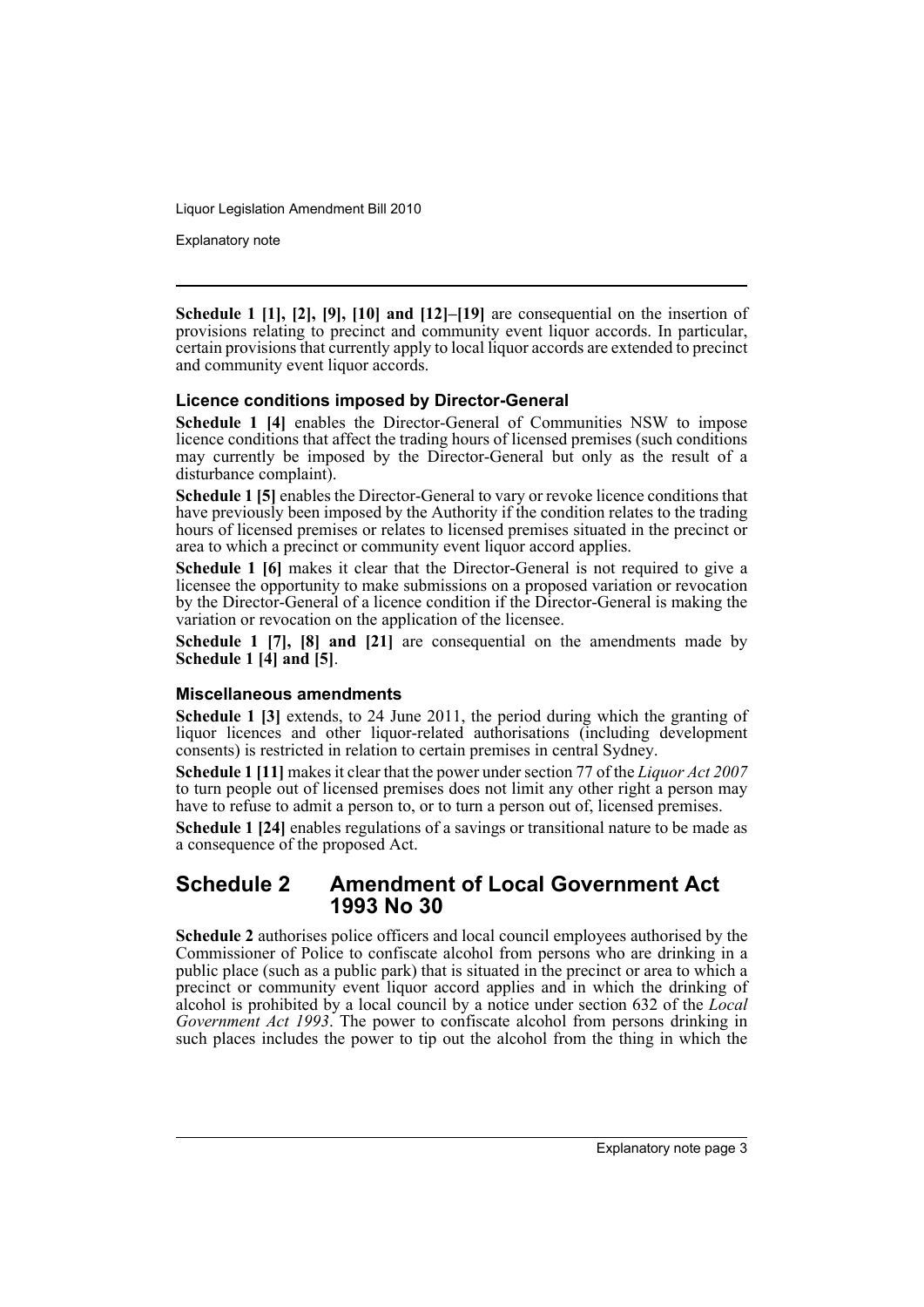Explanatory note

alcohol is contained. A similar confiscation and tip out power currently applies in relation to alcohol-free zones (but these existing powers only apply in relation to street drinking).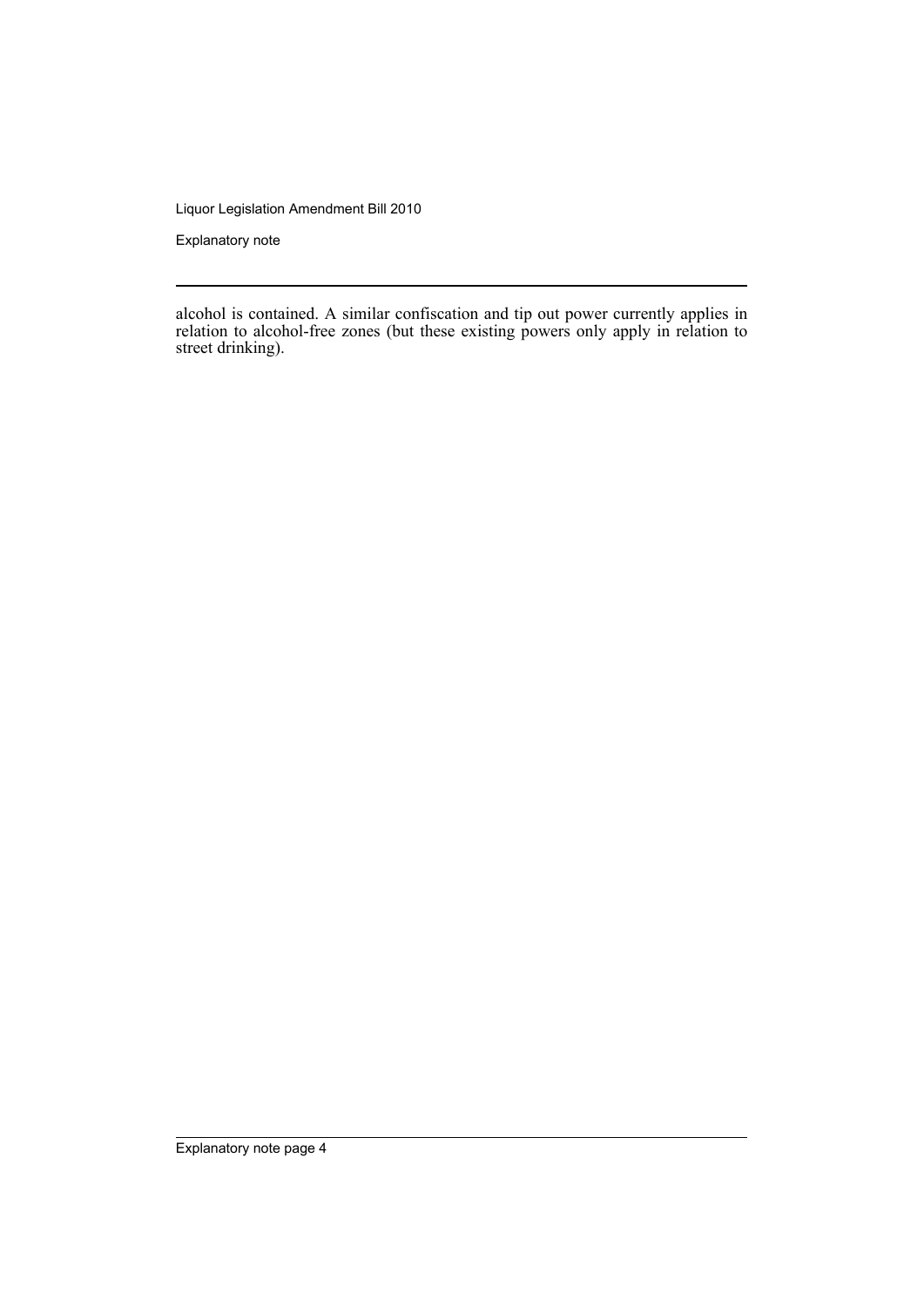First print



New South Wales

# **Liquor Legislation Amendment Bill 2010**

# **Contents**

|   |                                                         | Page |
|---|---------------------------------------------------------|------|
| 1 | Name of Act                                             |      |
|   | 2 Commencement                                          |      |
|   | Schedule 1 Amendment of Liquor Act 2007 No 90           |      |
|   | Schedule 2 Amendment of Local Government Act 1993 No 30 | 12.  |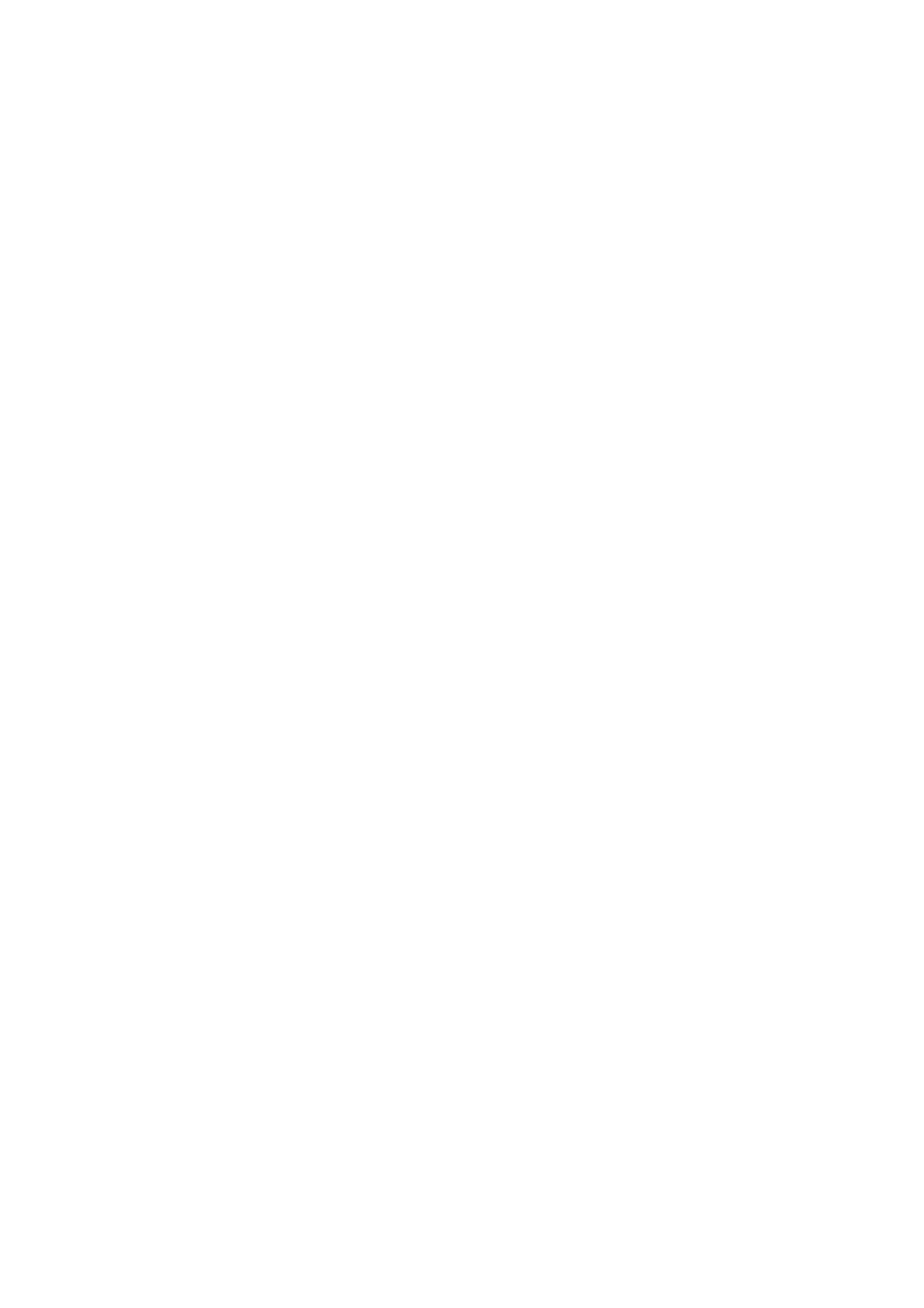

New South Wales

# **Liquor Legislation Amendment Bill 2010**

No , 2010

## **A Bill for**

An Act to amend the *Liquor Act 2007* to give effect to certain measures set out in the Government's action plan entitled "Hassle Free Nights"; and for other purposes.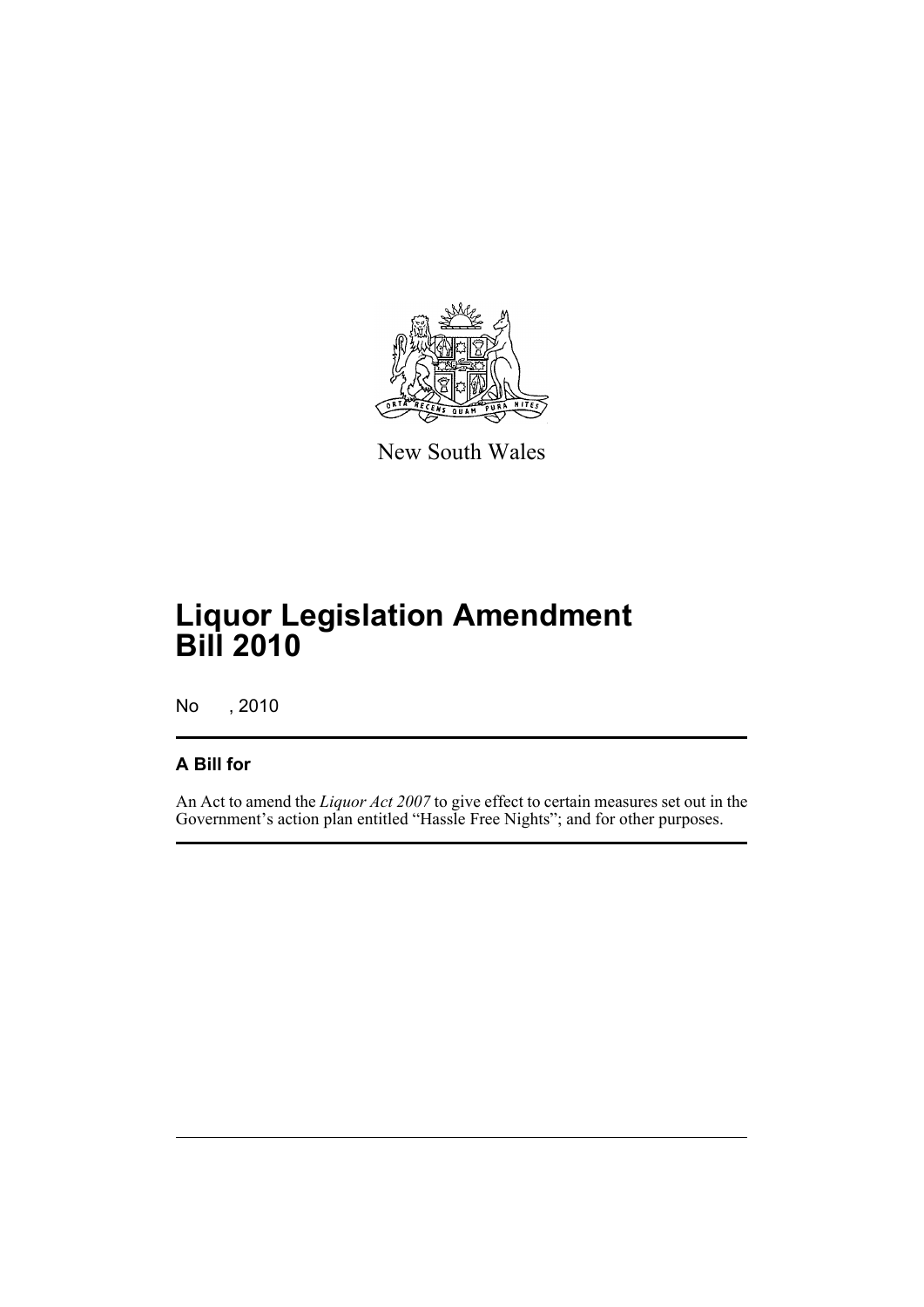<span id="page-7-1"></span><span id="page-7-0"></span>

|   | The Legislature of New South Wales enacts:             |                |
|---|--------------------------------------------------------|----------------|
| 1 | Name of Act                                            | $\mathcal{P}$  |
|   | This Act is the Liquor Legislation Amendment Act 2010. | 3              |
|   | <b>Commencement</b>                                    | $\overline{a}$ |
|   | This Act commences on the date of assent to this Act.  | 5              |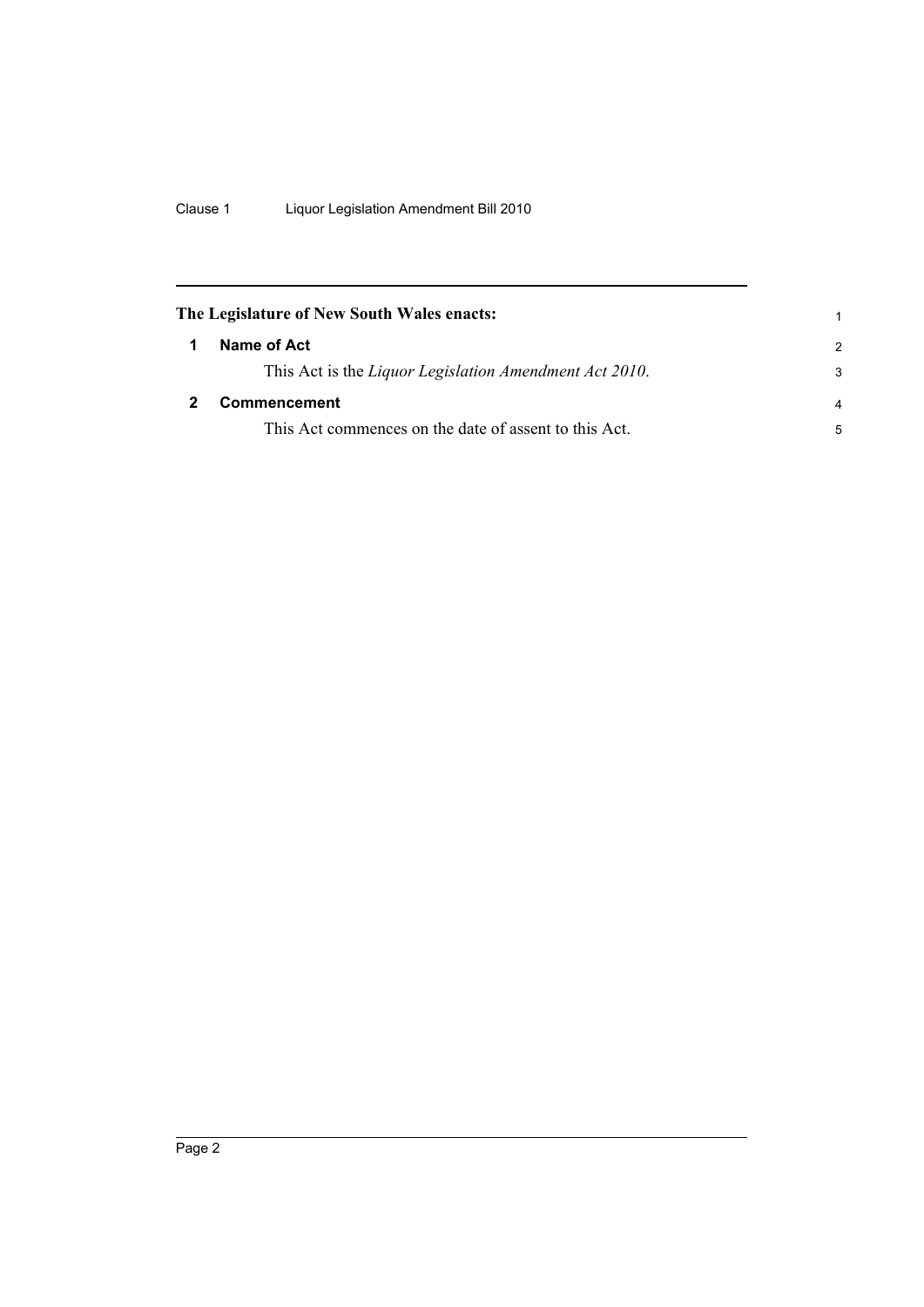<span id="page-8-0"></span>

|       | <b>Schedule 1</b>                                                                                         |                               |     | <b>Amendment of Liquor Act 2007 No 90</b>                                                                                                        | $\mathbf{1}$   |  |  |
|-------|-----------------------------------------------------------------------------------------------------------|-------------------------------|-----|--------------------------------------------------------------------------------------------------------------------------------------------------|----------------|--|--|
| [1]   | <b>Section 4 Definitions</b>                                                                              |                               |     |                                                                                                                                                  | 2              |  |  |
|       | Omit the definition of <i>accord area</i> from section $4(1)$ .                                           |                               |     |                                                                                                                                                  |                |  |  |
| $[2]$ | Section 4 (1)                                                                                             |                               |     |                                                                                                                                                  | 4              |  |  |
|       |                                                                                                           | Insert in alphabetical order: |     |                                                                                                                                                  |                |  |  |
|       |                                                                                                           |                               |     | <i>community event liquor accord—see section 136A.</i>                                                                                           | 6              |  |  |
|       |                                                                                                           |                               |     | <i>liquor accord</i> means a local liquor accord, precinct liquor accord<br>or community event liquor accord.                                    | $\overline{7}$ |  |  |
|       |                                                                                                           |                               |     | precinct liquor accord—see section 136A.                                                                                                         | 8<br>9         |  |  |
|       |                                                                                                           |                               |     |                                                                                                                                                  |                |  |  |
| [3]   | <b>Section 47A Definitions</b>                                                                            |                               |     |                                                                                                                                                  | 10             |  |  |
|       | Omit "24 June 2010" from paragraph (b) of the definition of <i>freeze period</i> in<br>section $47A(1)$ . |                               |     |                                                                                                                                                  |                |  |  |
|       | Insert instead "24 June 2011".                                                                            |                               |     |                                                                                                                                                  |                |  |  |
| [4]   | Section 54 Director-General may impose, vary or revoke licence<br>conditions                              |                               |     |                                                                                                                                                  |                |  |  |
|       | Insert after section $54(1)$ :                                                                            |                               |     |                                                                                                                                                  |                |  |  |
|       | (1A)                                                                                                      |                               |     | The conditions that may be imposed by the Director-General on<br>a licence include, but are not limited to, conditions:                          | 17<br>18       |  |  |
|       |                                                                                                           | (a)                           |     | prohibiting the sale or supply of liquor on the licensed<br>premises before 10 am or after 11 pm (or both), and                                  | 19<br>20       |  |  |
|       |                                                                                                           | (b)                           |     | restricting the trading hours of, and public access to, the<br>licensed premises.                                                                | 21<br>22       |  |  |
| [5]   | <b>Section 54 (2)</b>                                                                                     |                               |     |                                                                                                                                                  | 23             |  |  |
|       | Omit the subsection. Insert instead:                                                                      |                               |     |                                                                                                                                                  |                |  |  |
|       | (2)                                                                                                       | initiative:                   |     | The Director-General may, on application by the licensee or the<br>Commissioner of Police or on the Director-General's own                       | 25<br>26<br>27 |  |  |
|       |                                                                                                           | (a)                           |     | vary or revoke a licence condition that has been imposed<br>by the Director-General under this section or any other<br>provision of this Act, or | 28<br>29<br>30 |  |  |
|       |                                                                                                           | (b)                           |     | vary or revoke a licence condition:                                                                                                              | 31             |  |  |
|       |                                                                                                           |                               | (i) | relating to the trading hours of any licensed<br>premises, or                                                                                    | 32<br>33       |  |  |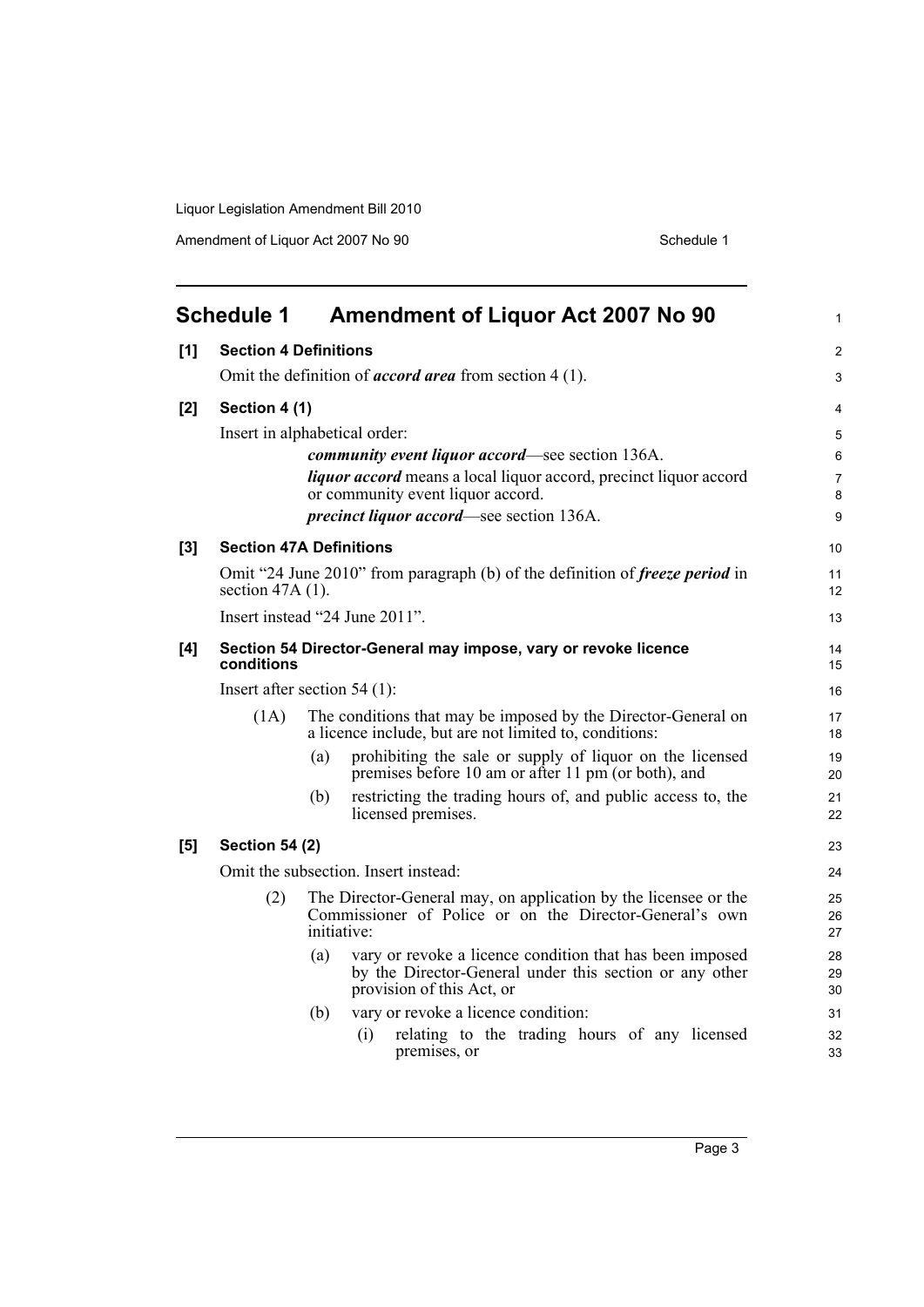Schedule 1 Amendment of Liquor Act 2007 No 90

|        | relating to licensed premises situated wholly or<br>(ii)<br>partly in the precinct to which a precinct liquor<br>accord applies or in an area to which a community<br>event liquor accord applies,<br>that has been imposed (or taken to have been imposed) by<br>the Authority. | 1<br>$\overline{c}$<br>3<br>4<br>5<br>6 |  |  |  |  |
|--------|----------------------------------------------------------------------------------------------------------------------------------------------------------------------------------------------------------------------------------------------------------------------------------|-----------------------------------------|--|--|--|--|
| [6]    | <b>Section 54 (3)</b>                                                                                                                                                                                                                                                            | 7                                       |  |  |  |  |
|        | Omit "that has been imposed by the Director-General under this or any other<br>section of this Act".                                                                                                                                                                             | 8<br>9                                  |  |  |  |  |
|        | Insert instead "otherwise than on the application of the licensee".                                                                                                                                                                                                              | 10                                      |  |  |  |  |
| [7]    | <b>Section 54 (4)</b>                                                                                                                                                                                                                                                            | 11                                      |  |  |  |  |
|        | Omit "imposed by the Director-General under this section or any other<br>provision of this Act".                                                                                                                                                                                 | 12<br>13                                |  |  |  |  |
| [8]    | <b>Section 54 (5)</b>                                                                                                                                                                                                                                                            | 14                                      |  |  |  |  |
|        | Omit "This section".                                                                                                                                                                                                                                                             | 15                                      |  |  |  |  |
|        | Insert instead "Except in the case of a condition imposed under subsection<br>$(1A)$ or in the case of the variation or revocation of a condition referred to in<br>subsection $(2)$ (b), this section".                                                                         | 16<br>17<br>18                          |  |  |  |  |
| [9]    | Section 76 Self-exclusion of patrons from licensed premises                                                                                                                                                                                                                      |                                         |  |  |  |  |
|        | Omit "a party to a local" from section 76 (4).                                                                                                                                                                                                                                   | 20                                      |  |  |  |  |
|        | Insert instead "participating in a".                                                                                                                                                                                                                                             | 21                                      |  |  |  |  |
| $[10]$ | Section 77 Non-voluntary exclusion of persons from licensed premises                                                                                                                                                                                                             | 22                                      |  |  |  |  |
|        | Omit "134) of a local" from section $77(2)$ (e).                                                                                                                                                                                                                                 | 23                                      |  |  |  |  |
|        | Insert instead "134 or 136D) of a".                                                                                                                                                                                                                                              | 24                                      |  |  |  |  |
| $[11]$ | <b>Section 77 (13)</b>                                                                                                                                                                                                                                                           | 25                                      |  |  |  |  |
|        | Insert after section 77 (12):                                                                                                                                                                                                                                                    | 26                                      |  |  |  |  |
|        | Nothing in this or any other section of this Act operates to limit<br>(13)<br>any other right a person has to refuse to admit a person to, or to<br>turn a person out of, licensed premises.                                                                                     | 27<br>28<br>29                          |  |  |  |  |
| $[12]$ | Sections 81 (2) (e) and 159 (2) (f)                                                                                                                                                                                                                                              | 30                                      |  |  |  |  |
|        | Omit "local" wherever occurring.                                                                                                                                                                                                                                                 | 31                                      |  |  |  |  |
|        |                                                                                                                                                                                                                                                                                  |                                         |  |  |  |  |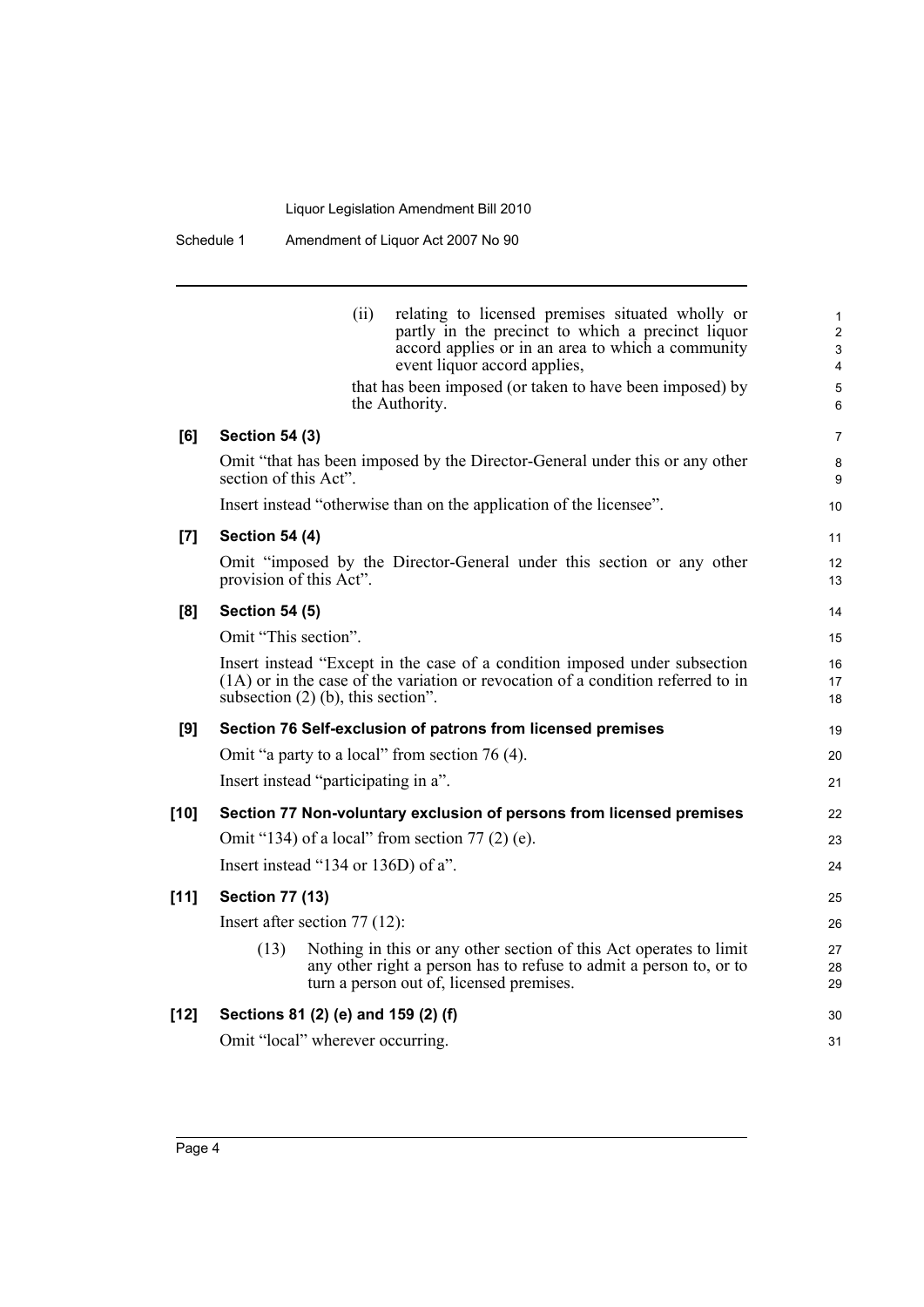| $[13]$ |                                                                   | Part 8, heading   |                                                                                                                                                                                                                                                                                                           | $\mathbf{1}$               |  |
|--------|-------------------------------------------------------------------|-------------------|-----------------------------------------------------------------------------------------------------------------------------------------------------------------------------------------------------------------------------------------------------------------------------------------------------------|----------------------------|--|
|        |                                                                   |                   | Omit "Local liquor accords". Insert instead "Liquor accords".                                                                                                                                                                                                                                             | 2                          |  |
| $[14]$ |                                                                   |                   | Part 8, Division 1, heading                                                                                                                                                                                                                                                                               | 3                          |  |
|        |                                                                   |                   | Insert before section 131:                                                                                                                                                                                                                                                                                | $\overline{4}$             |  |
|        |                                                                   | <b>Division 1</b> | <b>Local liquor accords</b>                                                                                                                                                                                                                                                                               | 5                          |  |
| $[15]$ |                                                                   |                   | <b>Section 131 Definitions</b>                                                                                                                                                                                                                                                                            | 6                          |  |
|        |                                                                   |                   | Omit "In this Part". Insert instead "For the purposes of this Act".                                                                                                                                                                                                                                       | 7                          |  |
| $[16]$ |                                                                   |                   | Section 131, definition of "accord area"                                                                                                                                                                                                                                                                  | 8                          |  |
|        |                                                                   |                   | Omit the definition.                                                                                                                                                                                                                                                                                      | 9                          |  |
| $[17]$ | 132                                                               |                   | Sections 131 (paragraph (b) of definition of "local liquor accord") and                                                                                                                                                                                                                                   | 10<br>11                   |  |
|        |                                                                   |                   | Omit "this Part" wherever occurring. Insert instead "this Division".                                                                                                                                                                                                                                      | 12                         |  |
| $[18]$ |                                                                   |                   | Section 135 Approval, variation and termination of local liquor accord                                                                                                                                                                                                                                    | 13                         |  |
|        |                                                                   |                   | Omit "accord area" from section 135 (3).                                                                                                                                                                                                                                                                  | 14                         |  |
|        | Insert instead "area to which the accord is to apply".            |                   |                                                                                                                                                                                                                                                                                                           |                            |  |
| $[19]$ |                                                                   |                   | Sections 135 (4) and 136 (1)                                                                                                                                                                                                                                                                              | 16                         |  |
|        |                                                                   |                   | Omit "an accord area" wherever occurring.                                                                                                                                                                                                                                                                 | 17                         |  |
|        | Insert instead "the area to which a local liquor accord applies". |                   |                                                                                                                                                                                                                                                                                                           |                            |  |
| [20]   | Part 8, Division 2                                                |                   |                                                                                                                                                                                                                                                                                                           |                            |  |
|        | Insert after section 136:                                         |                   |                                                                                                                                                                                                                                                                                                           |                            |  |
|        |                                                                   | <b>Division 2</b> | <b>Precinct liquor accords and community</b><br>event liquor accords                                                                                                                                                                                                                                      | 21<br>22                   |  |
|        | 136A                                                              |                   | <b>General provisions</b>                                                                                                                                                                                                                                                                                 | 23                         |  |
|        |                                                                   | (1)               | For the purposes of this Act, a <i>precinct liquor accord</i> or a<br><i>community event liquor accord</i> is a set of measures, approved by<br>the Director-General under this Division, that aim to do either or<br>both of the following:<br>to minimise or prevent alcohol-related violence or<br>(a) | 24<br>25<br>26<br>27<br>28 |  |
|        |                                                                   |                   | anti-social behaviour, or other alcohol-related harm, in the<br>precinct or area to which the relevant liquor accord applies,                                                                                                                                                                             | 29<br>30                   |  |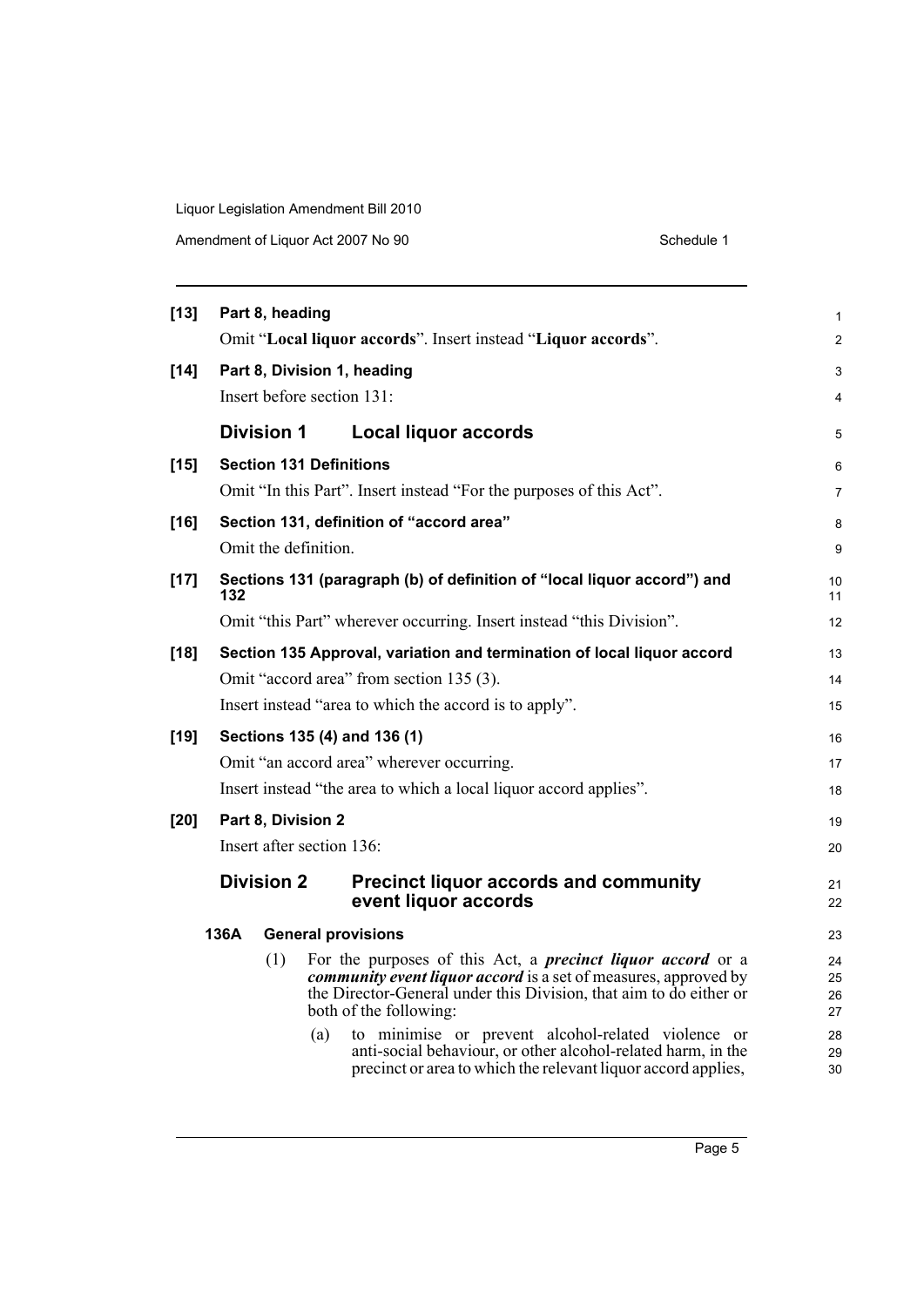|      | (b)<br>to protect and support the good order or amenity of any<br>such precinct or area in connection with issues arising<br>from the presence of, or any proposed increase in the<br>number of, licensed premises in that precinct or area.                 | $\mathbf{1}$<br>$\overline{2}$<br>3<br>$\overline{4}$ |
|------|--------------------------------------------------------------------------------------------------------------------------------------------------------------------------------------------------------------------------------------------------------------|-------------------------------------------------------|
| (2)  | Each of the following persons or bodies may, in accordance with<br>arrangements established by the Director-General, participate in<br>a precinct liquor accord or community event liquor accord<br>(including the development of a proposed liquor accord): | 5<br>6<br>$\overline{7}$<br>8                         |
|      | the licensee for any licensed premises situated in the<br>(a)<br>precinct or area to which the accord applies or is to apply,                                                                                                                                | 9<br>10                                               |
|      | the Commissioner of Police,<br>(b)                                                                                                                                                                                                                           | 11                                                    |
|      | (c)<br>a local council,                                                                                                                                                                                                                                      | 12                                                    |
|      | (d)<br>persons who are running businesses or commercial<br>operations in the precinct or area to which the accord<br>applies or is to apply,                                                                                                                 | 13<br>14<br>15                                        |
|      | (e)<br>a community representative (as approved by the<br>Director-General) for the precinct or area to which the<br>accord applies or is to apply,                                                                                                           | 16<br>17<br>18                                        |
|      | such other persons or bodies as the Director-General<br>(f)<br>considers appropriate.                                                                                                                                                                        | 19<br>20                                              |
|      | Note. Licensees can be required to participate in a liquor accord. See<br>section 136E.                                                                                                                                                                      | 21<br>22                                              |
| (3)  | A precinct liquor accord or community event liquor accord does<br>not require the agreement of the accord participants to the<br>measures provided for by the accord.                                                                                        | 23<br>24<br>25                                        |
| 136B | Director-General may approve liquor accords for designated<br>precincts                                                                                                                                                                                      | 26<br>27                                              |
| (1)  | The Director-General may:                                                                                                                                                                                                                                    | 28                                                    |
|      | designate a precinct as being a precinct to which a<br>(a)<br>proposed precinct liquor accord is to apply, and                                                                                                                                               | 29<br>30                                              |
|      | (b)<br>approve a precinct liquor accord for the designated<br>precinct, and                                                                                                                                                                                  | 31<br>32                                              |
|      | vary, at any time, the terms of a precinct liquor accord.<br>(c)                                                                                                                                                                                             | 33                                                    |
| (2)  | The designated precinct to which a precinct liquor accord applies<br>or is to apply must be shown on a map that is made publicly<br>available in such manner as the Director-General considers<br>appropriate.                                               | 34<br>35<br>36<br>37                                  |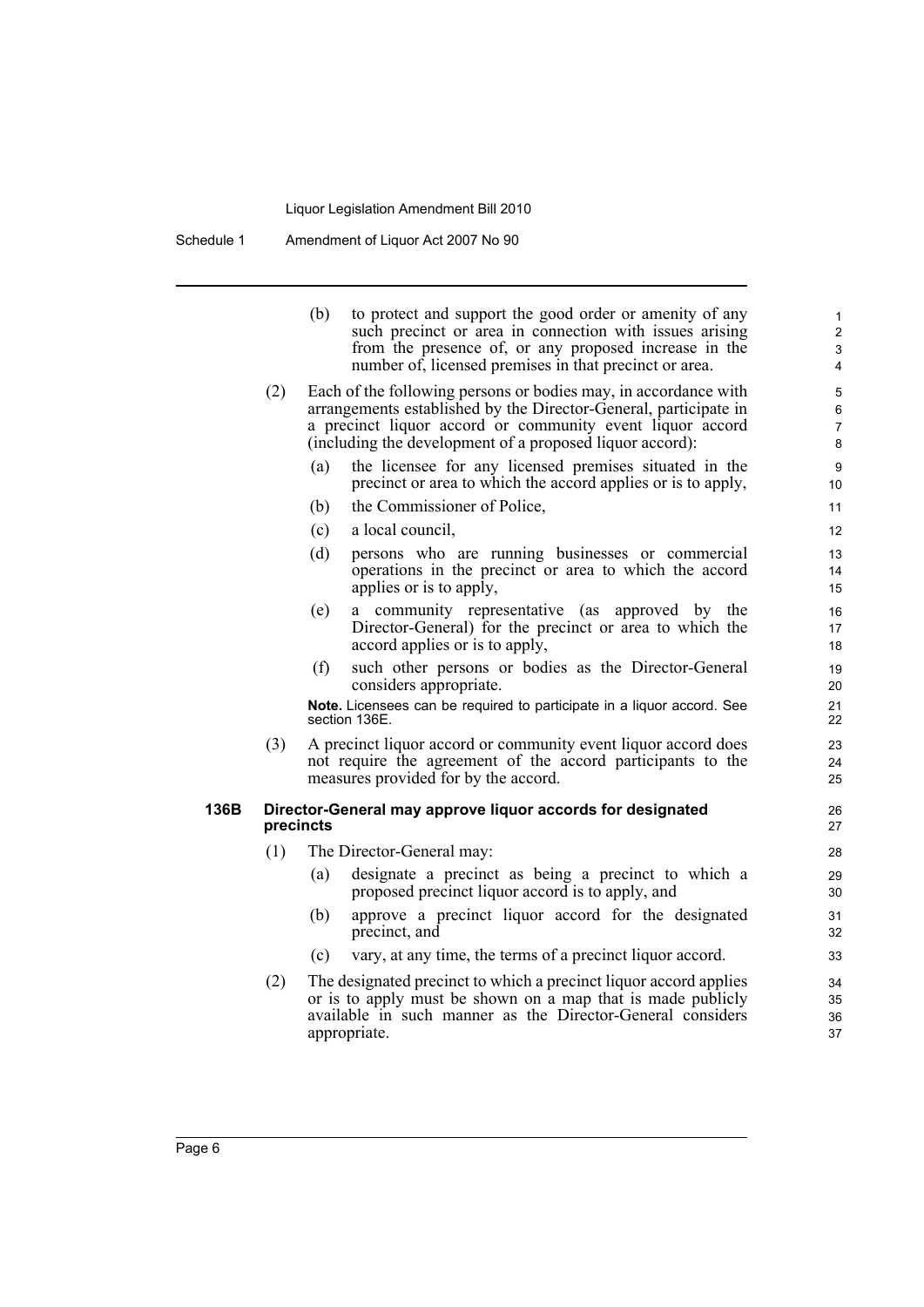|      | (3)    | The Director-General may approve a precinct liquor accord for a<br>designated precinct only if the Director-General is satisfied that:                                                                                                                                                                                                              | $\mathbf{1}$<br>$\mathbf{2}$                                               |  |  |
|------|--------|-----------------------------------------------------------------------------------------------------------------------------------------------------------------------------------------------------------------------------------------------------------------------------------------------------------------------------------------------------|----------------------------------------------------------------------------|--|--|
|      |        | in the precinct there is, or there is a potential for, a<br>(a)<br>significant risk of harm to members of the public<br>associated with the misuse and abuse of liquor (including<br>harm arising from violence or other anti-social behaviour),<br>and                                                                                             | $\ensuremath{\mathsf{3}}$<br>4<br>$\mathbf 5$<br>$\,6\,$<br>$\overline{7}$ |  |  |
|      |        | (b)<br>the measures to be provided for by the accord are<br>necessary:                                                                                                                                                                                                                                                                              | $\bf 8$<br>$\boldsymbol{9}$                                                |  |  |
|      |        | (i)<br>to prevent harm to members of the public associated<br>with the misuse and abuse of liquor in the precinct<br>(including harm arising from violence or other<br>anti-social behaviour), or                                                                                                                                                   | 10<br>11<br>12<br>13                                                       |  |  |
|      |        | to protect and support the good order or amenity of<br>(ii)<br>the precinct in connection with issues arising from<br>the presence of, or any proposed increase in the<br>number of, licensed premises in the precinct.                                                                                                                             | 14<br>15<br>16<br>17                                                       |  |  |
|      | (4)    | The Director-General may terminate a precinct liquor accord at<br>any time by notice in writing given to the persons or bodies<br>participating in the accord.                                                                                                                                                                                      | 18<br>19<br>20                                                             |  |  |
| 136C | events | Director-General may approve liquor accords for community                                                                                                                                                                                                                                                                                           | 21<br>22                                                                   |  |  |
|      | (1)    | The Director-General may:                                                                                                                                                                                                                                                                                                                           | 23                                                                         |  |  |
|      |        | (a)<br>designate a community event as being an event to which a<br>proposed community event liquor accord is to apply, and                                                                                                                                                                                                                          | 24<br>25                                                                   |  |  |
|      |        | (b)<br>approve a community event liquor accord for that<br>designated event, and                                                                                                                                                                                                                                                                    | 26<br>27                                                                   |  |  |
|      |        | (c)<br>vary, at any time, the terms of a community event liquor<br>accord.                                                                                                                                                                                                                                                                          | 28<br>29                                                                   |  |  |
|      | (2)    | A community event liquor accord applies during the period, and<br>to the area, specified in the accord. Any such period may include<br>a period before or after the designated community event takes<br>place and the area to which the accord applies may comprise<br>more than one specified area (whether or not those areas are<br>contiguous). |                                                                            |  |  |
|      | (3)    | community event liquor<br>the<br>approving a<br>accord,<br><sub>In</sub><br>Director-General is to make publicly available, in such manner as                                                                                                                                                                                                       | 36<br>37                                                                   |  |  |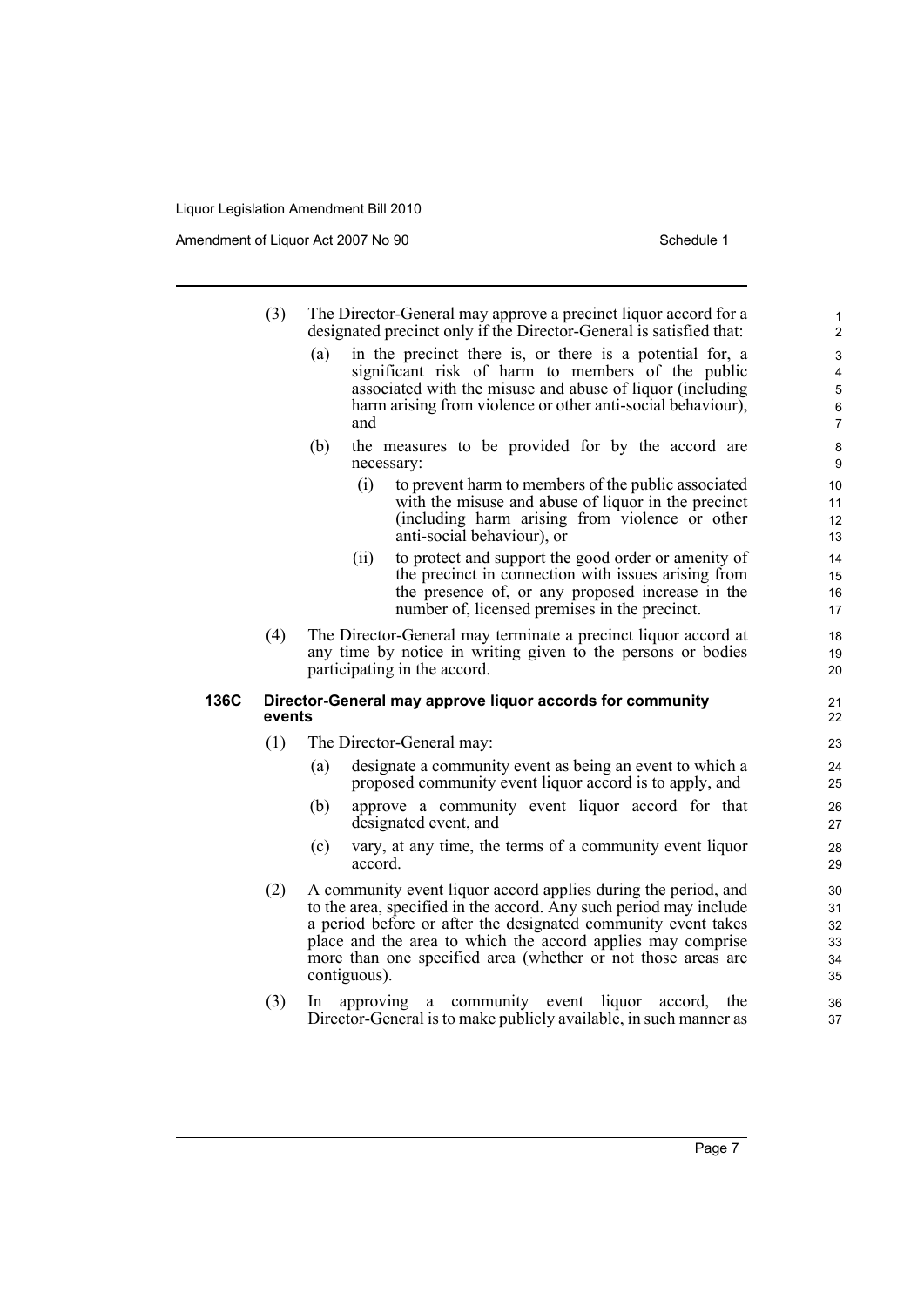the Director-General considers appropriate, each of the following:

(a) the name or description of the community event to which the accord relates,

- (b) the period during which the accord is to apply,
- (c) a map showing the area to which the accord is to apply.
- (4) The Director-General may approve a community event liquor accord for a community event only if the Director-General is satisfied that:
	- (a) in the area in which the accord is to apply there is, or there is a potential for, a significant risk of harm to members of the public associated with the misuse and abuse of liquor (including harm arising from violence or other anti-social behaviour), and
	- (b) the measures to be provided for by the accord are necessary:
		- (i) to prevent harm to members of the public associated with the misuse and abuse of liquor in the area in which the accord is to apply (including harm arising from violence or other anti-social behaviour), or
		- (ii) to protect and support the good order or amenity of that area in connection with issues arising from the presence of, or proposed increase in the number of, licensed premises in that area.

#### **136D Content of precinct and community event liquor accords**

- (1) A precinct liquor accord or community event liquor accord may include such measures as the Director-General considers are necessary:
	- (a) to minimise or prevent alcohol-related violence or anti-social behaviour or other alcohol-related harm in the precinct or area to which the accord applies, or
	- (b) to protect and support the good order or amenity of any such precinct or area in connection with issues arising from the presence of, or proposed increase in the number of, licensed premises in the precinct or area concerned.
- (2) The Director-General must give notice of the terms of a precinct liquor accord or community event liquor accord, and of any variation to the terms of such an accord:
	- (a) to each licensee who is required to participate in the accord, and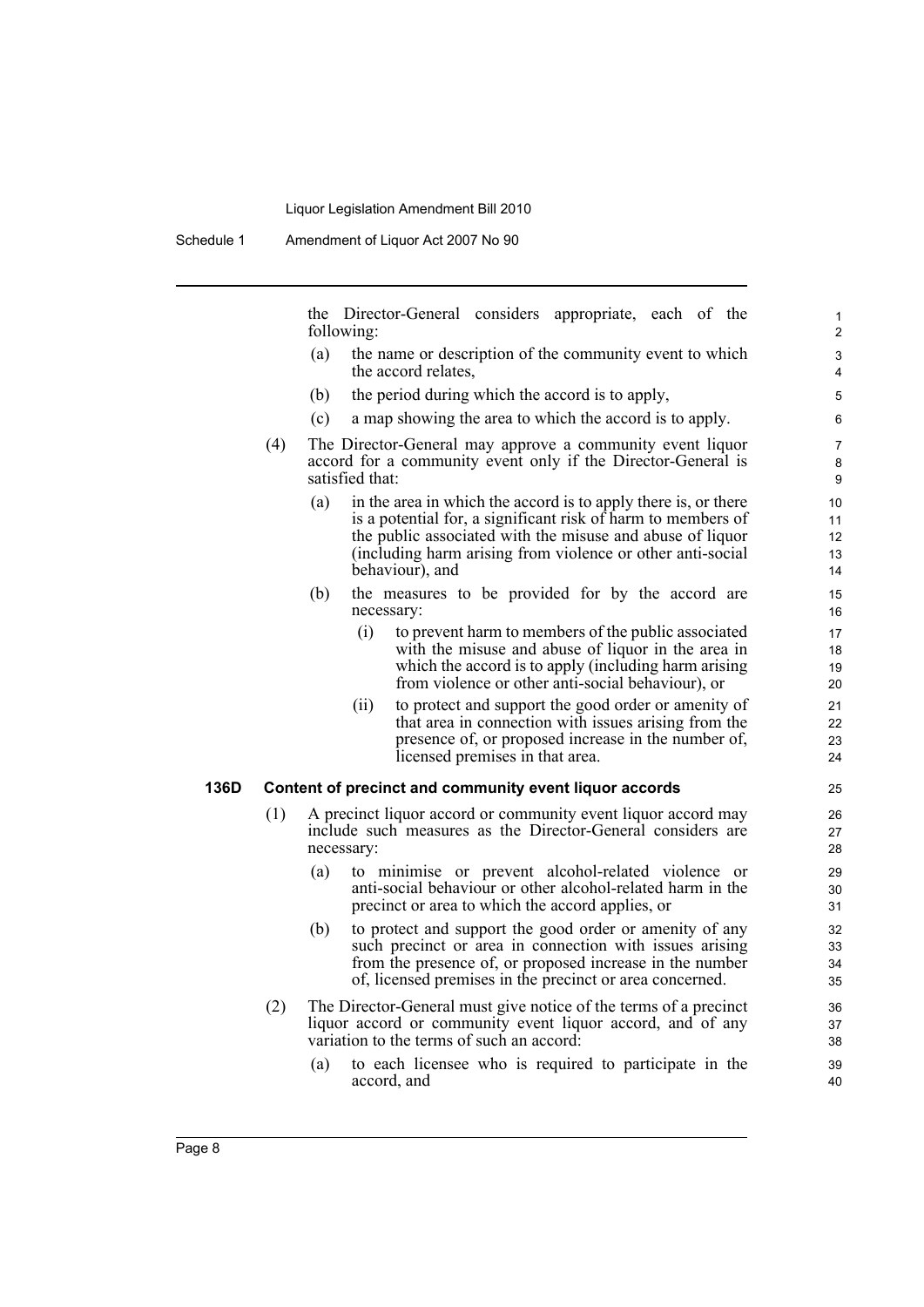|      |        | (b)                                                                                                                                                                                                                                                                                                                                                                                          | to such other participants in the accord as the<br>Director-General considers appropriate.                                                                                                                                                                                                                                                                                                                                                                     | 1<br>$\overline{2}$                    |  |  |  |
|------|--------|----------------------------------------------------------------------------------------------------------------------------------------------------------------------------------------------------------------------------------------------------------------------------------------------------------------------------------------------------------------------------------------------|----------------------------------------------------------------------------------------------------------------------------------------------------------------------------------------------------------------------------------------------------------------------------------------------------------------------------------------------------------------------------------------------------------------------------------------------------------------|----------------------------------------|--|--|--|
|      | (3)    |                                                                                                                                                                                                                                                                                                                                                                                              | Without limiting the measures that may be included in a precinct<br>liquor accord or community event liquor accord, any such accord<br>may include measures requiring a licensee to do any one or more<br>of the following:                                                                                                                                                                                                                                    | 3<br>4<br>5<br>6                       |  |  |  |
|      |        | (a)                                                                                                                                                                                                                                                                                                                                                                                          | to cease serving liquor (including take-away liquor) on the<br>licensed premises during such times as are specified in the<br>accord.                                                                                                                                                                                                                                                                                                                          | 7<br>8<br>9                            |  |  |  |
|      |        | (b)                                                                                                                                                                                                                                                                                                                                                                                          | to restrict the public's access to the licensed premises in a<br>manner and to the extent provided by the accord,                                                                                                                                                                                                                                                                                                                                              | 10<br>11                               |  |  |  |
|      |        | (c)                                                                                                                                                                                                                                                                                                                                                                                          | to restrict the use of glass containers on the licensed<br>premises,                                                                                                                                                                                                                                                                                                                                                                                           | 12<br>13                               |  |  |  |
|      |        | (d)                                                                                                                                                                                                                                                                                                                                                                                          | to maintain an incident register,                                                                                                                                                                                                                                                                                                                                                                                                                              | 14                                     |  |  |  |
|      |        | (e)                                                                                                                                                                                                                                                                                                                                                                                          | to install and operate closed-circuit television or any other<br>security device on the licensed premises,                                                                                                                                                                                                                                                                                                                                                     | 15<br>16                               |  |  |  |
|      |        | (f)                                                                                                                                                                                                                                                                                                                                                                                          | to provide security staff in or about the licensed premises.                                                                                                                                                                                                                                                                                                                                                                                                   | 17                                     |  |  |  |
|      | (4)    |                                                                                                                                                                                                                                                                                                                                                                                              | The provisions of section 134 (2) and (3) apply to or in respect of<br>a precinct liquor accord or community event liquor accord in the<br>same way as those provisions apply to or in respect of a local<br>liquor accord (except that section 134 (2) applies as if the<br>reference to a person entering into a local liquor accord were a<br>reference to a person or body participating in a precinct liquor<br>accord or community event liquor accord). | 18<br>19<br>20<br>21<br>22<br>23<br>24 |  |  |  |
| 136E | accord |                                                                                                                                                                                                                                                                                                                                                                                              | Requirement to participate in precinct or community event liquor                                                                                                                                                                                                                                                                                                                                                                                               | 25<br>26                               |  |  |  |
|      | (1)    | The Director-General may, in the case of licensed premises<br>situated wholly or partly in the precinct to which a precinct liquor<br>accord applies or in the area to which a community event liquor<br>accord applies, impose conditions on the licence, by notice in<br>writing to the licensee, requiring the licensee to participate in the<br>liquor accord for that precinct or area. |                                                                                                                                                                                                                                                                                                                                                                                                                                                                |                                        |  |  |  |
|      | (2)    |                                                                                                                                                                                                                                                                                                                                                                                              | Without limiting subsection $(1)$ , if:                                                                                                                                                                                                                                                                                                                                                                                                                        | 33                                     |  |  |  |
|      |        | (a)                                                                                                                                                                                                                                                                                                                                                                                          | the sale or supply of liquor after midnight on licensed<br>premises is authorised at least once a week on a regular<br>basis, and                                                                                                                                                                                                                                                                                                                              | 34<br>35<br>36                         |  |  |  |
|      |        | (b)                                                                                                                                                                                                                                                                                                                                                                                          | the licensed premises are situated wholly or partly in the<br>precinct to which a precinct liquor accord applies or in the<br>area to which a community event liquor accord applies,                                                                                                                                                                                                                                                                           | 37<br>38<br>39                         |  |  |  |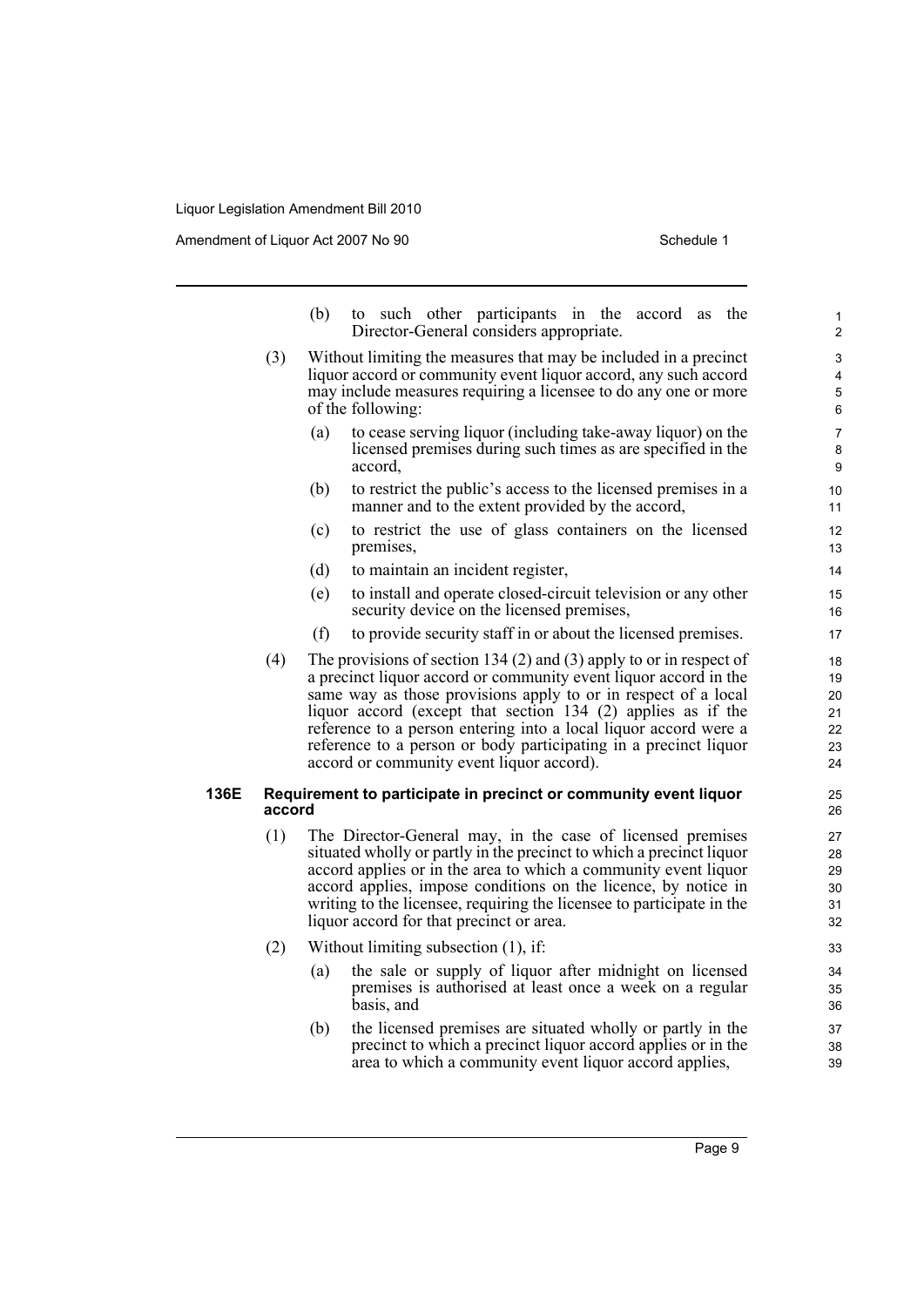it is a condition of the licence that the licensee, on being notified in writing by the Director-General, participate in the liquor accord for that precinct or area.

- (3) For the purposes of this section, *participate* in a liquor accord means participate in the development, implementation and operation of the accord and, without limitation, includes any of the following:
	- (a) developing the measures to be provided for by the accord,
	- (b) complying with those measures to the extent that they apply to the licensee,
	- (c) developing and maintaining the mechanisms and processes that support the operation of the accord,
	- (d) participating in any committee established under the accord.
- (4) Subsection (2) does not, however, operate to require a licensee to participate in a committee established under a liquor accord.
- (5) A reference in this section to a liquor accord includes a reference to a proposed liquor accord and a reference to the precinct or area to which a liquor accord applies includes a reference to the proposed precinct or area to which the accord is to apply.
- (6) Subsection (2) does not apply in relation to a limited licence.

#### **136F Precinct liquor accord contributions and fund**

- (1) The Director-General may, by direction in writing to any licensee who is required under this Division to participate in a precinct liquor accord, require the licensee to pay a contribution towards the costs associated with the operation of the accord (including any projects or initiatives carried out under the accord).
- (2) The amount of any such contribution is to be determined by the Director-General in accordance with the terms of the accord.
- (3) Any money paid to the Director-General under this section is to be paid into a Precinct Liquor Accord Fund established in the Special Deposits Account. A separate account in that Fund is to be kept for the purposes of each precinct liquor accord.
- (4) The Director-General has the control and management of the Precinct Liquor Accord Fund.
- (5) Money held in any separate account of the Precinct Liquor Accord Fund is to be applied only for the purposes of funding the carrying out of projects and activities under the precinct liquor accord in respect of which the separate account is kept.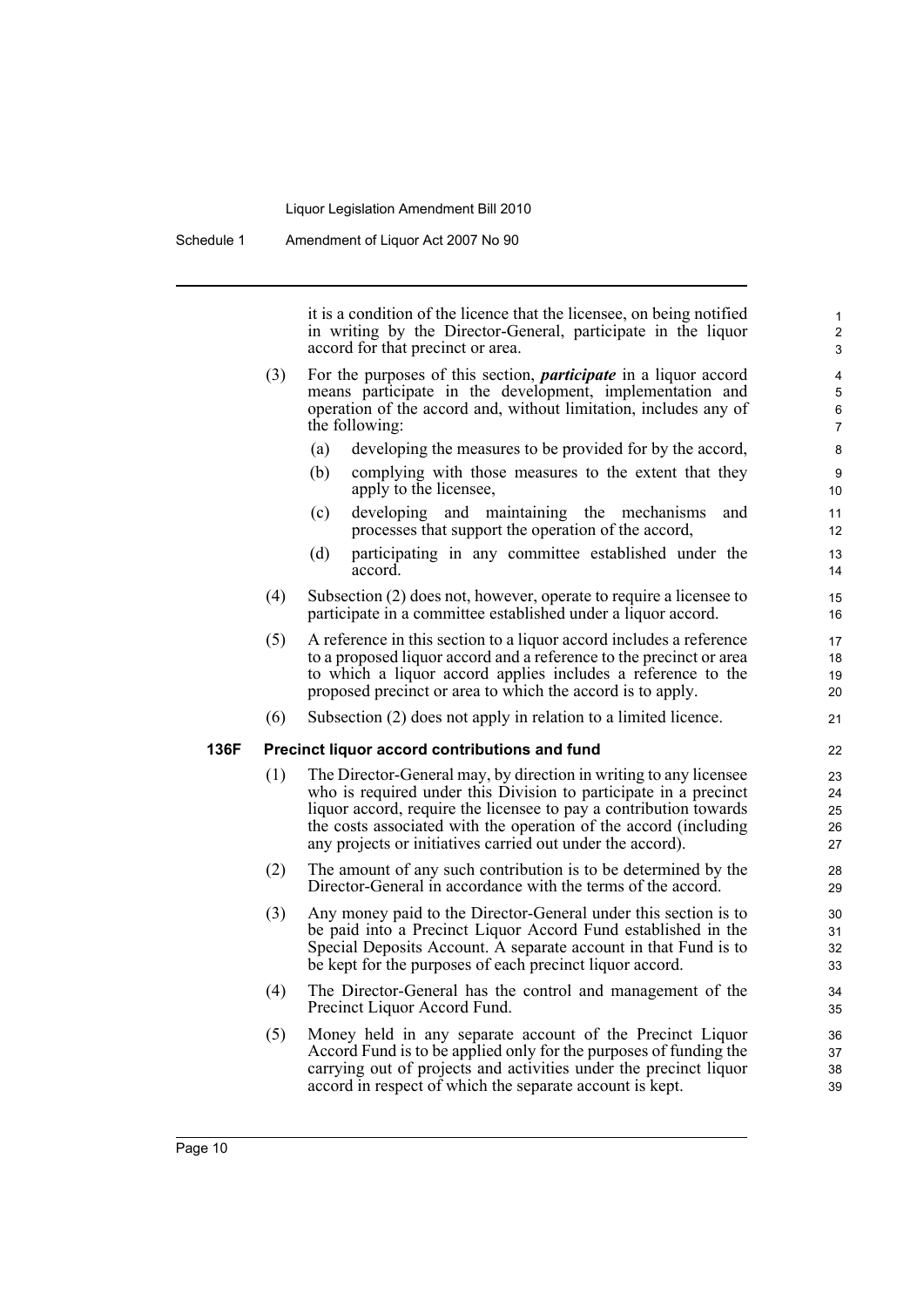|        | (6)                                  |      | Any amount required to be paid to the Director-General under<br>this section may, if the amount is not paid within the time<br>specified by the Director-General in the direction to the licensee<br>concerned, be recovered by the Director-General from the<br>licensee as a debt due to the Crown for payment into the Precinct<br>Liquor Accord Fund.<br>Note. Failure to comply with a direction under this section may also<br>constitute grounds for taking disciplinary action against the licensee<br>under Part 9. | 1<br>$\overline{\mathbf{c}}$<br>3<br>4<br>5<br>6<br>7<br>8<br>9 |  |
|--------|--------------------------------------|------|------------------------------------------------------------------------------------------------------------------------------------------------------------------------------------------------------------------------------------------------------------------------------------------------------------------------------------------------------------------------------------------------------------------------------------------------------------------------------------------------------------------------------|-----------------------------------------------------------------|--|
| [21]   |                                      |      | Section 153 Review by Authority of Director-General's decisions                                                                                                                                                                                                                                                                                                                                                                                                                                                              | 10                                                              |  |
|        |                                      |      | Omit section 153 (1) (a). Insert instead:                                                                                                                                                                                                                                                                                                                                                                                                                                                                                    | 11                                                              |  |
|        |                                      | (a)  | a decision to impose a condition under section 54<br>(Director-General may impose, vary or revoke licence<br>conditions),                                                                                                                                                                                                                                                                                                                                                                                                    | 12<br>13<br>14                                                  |  |
|        |                                      | (a1) | a decision under section 54 to vary or revoke a condition<br>of a licence,                                                                                                                                                                                                                                                                                                                                                                                                                                                   | 15<br>16                                                        |  |
| $[22]$ | Section 153 (1) (h1)                 |      |                                                                                                                                                                                                                                                                                                                                                                                                                                                                                                                              | 17                                                              |  |
|        |                                      |      | Insert after section $153$ (1) (h):                                                                                                                                                                                                                                                                                                                                                                                                                                                                                          | 18                                                              |  |
|        |                                      | (h1) | a direction under section 136F (Precinct liquor accord<br>contributions and fund),                                                                                                                                                                                                                                                                                                                                                                                                                                           | 19<br>20                                                        |  |
| $[23]$ | <b>Section 153 (4A)</b>              |      |                                                                                                                                                                                                                                                                                                                                                                                                                                                                                                                              | 21                                                              |  |
|        | Insert after section 153 $(4)$ :     |      |                                                                                                                                                                                                                                                                                                                                                                                                                                                                                                                              |                                                                 |  |
|        | (4A)                                 |      | However, in the case of a review of a direction by the<br>Director-General under section 136F, the Authority may vary or<br>revoke the Director-General's decision only if the Authority is<br>satisfied that the amount of the contribution directed to be paid<br>was not determined in accordance with the terms of the relevant<br>precinct liquor accord.                                                                                                                                                               | 23<br>24<br>25<br>26<br>27<br>28                                |  |
| [24]   |                                      |      | <b>Schedule 1 Savings and transitional provisions</b>                                                                                                                                                                                                                                                                                                                                                                                                                                                                        | 29                                                              |  |
|        | Insert at the end of clause $1(1)$ : |      |                                                                                                                                                                                                                                                                                                                                                                                                                                                                                                                              |                                                                 |  |
|        |                                      |      | Liquor Legislation Amendment Act 2010                                                                                                                                                                                                                                                                                                                                                                                                                                                                                        | 31                                                              |  |
|        |                                      |      |                                                                                                                                                                                                                                                                                                                                                                                                                                                                                                                              |                                                                 |  |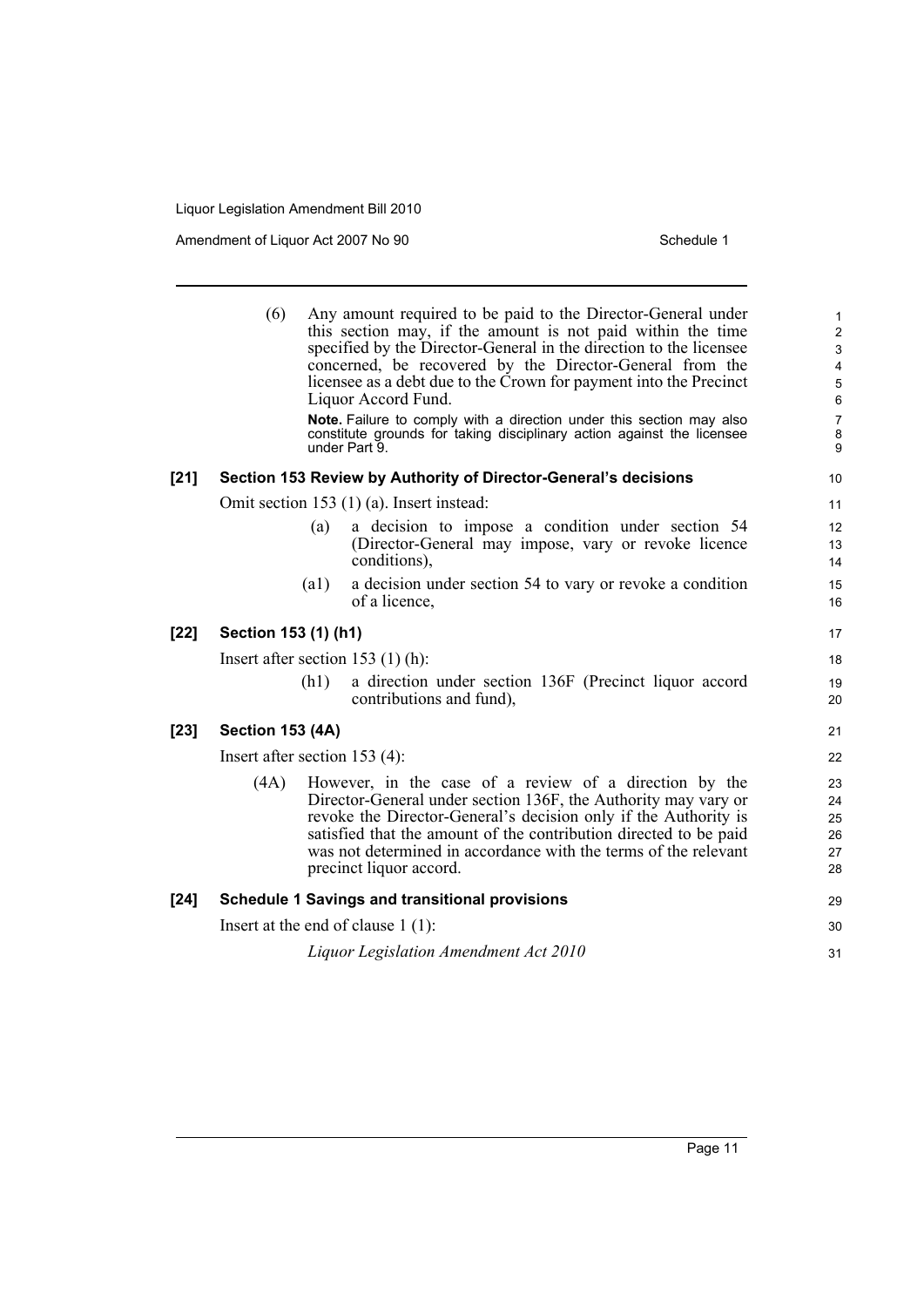Schedule 2 Amendment of Local Government Act 1993 No 30

## <span id="page-17-0"></span>**Schedule 2 Amendment of Local Government Act 1993 No 30**

#### **Section 632A**

Insert after section 632:

#### **632A Confiscation of alcohol in certain alcohol prohibited areas**

(1) A police officer or an enforcement officer may seize any alcohol (and the bottle, can, receptacle or package in which it is contained) that is in the immediate possession of a person in an alcohol prohibited area if the officer has reasonable cause to believe that the person:

1  $\mathfrak{p}$ 

3 4

- (a) is drinking, or (b) is about to drink, or (c) has recently been drinking, alcohol in the alcohol prohibited area. (2) Any alcohol or thing seized under this section is, by virtue of the seizure, forfeited: (a) if seized by a police officer—to the State, or (b) if seized by an enforcement officer—to the council that employs the officer.
- (3) Any alcohol seized under this section may:
	- (a) be disposed of immediately by tipping it out of the bottle, can, receptacle or package in which it is contained, or
	- (b) be otherwise disposed of in accordance with directions given by the Commissioner of Police or the council (as the case requires).

## (4) In this section:

*alcohol prohibited area* means a public place:

- (a) situated wholly or partly in the precinct to which a precinct liquor accord (within the meaning of the *Liquor Act 2007*) applies or in the area to which a community event liquor accord (within the meaning of that Act) applies, and
- (b) in which the drinking of alcohol is prohibited by a notice under section 632.